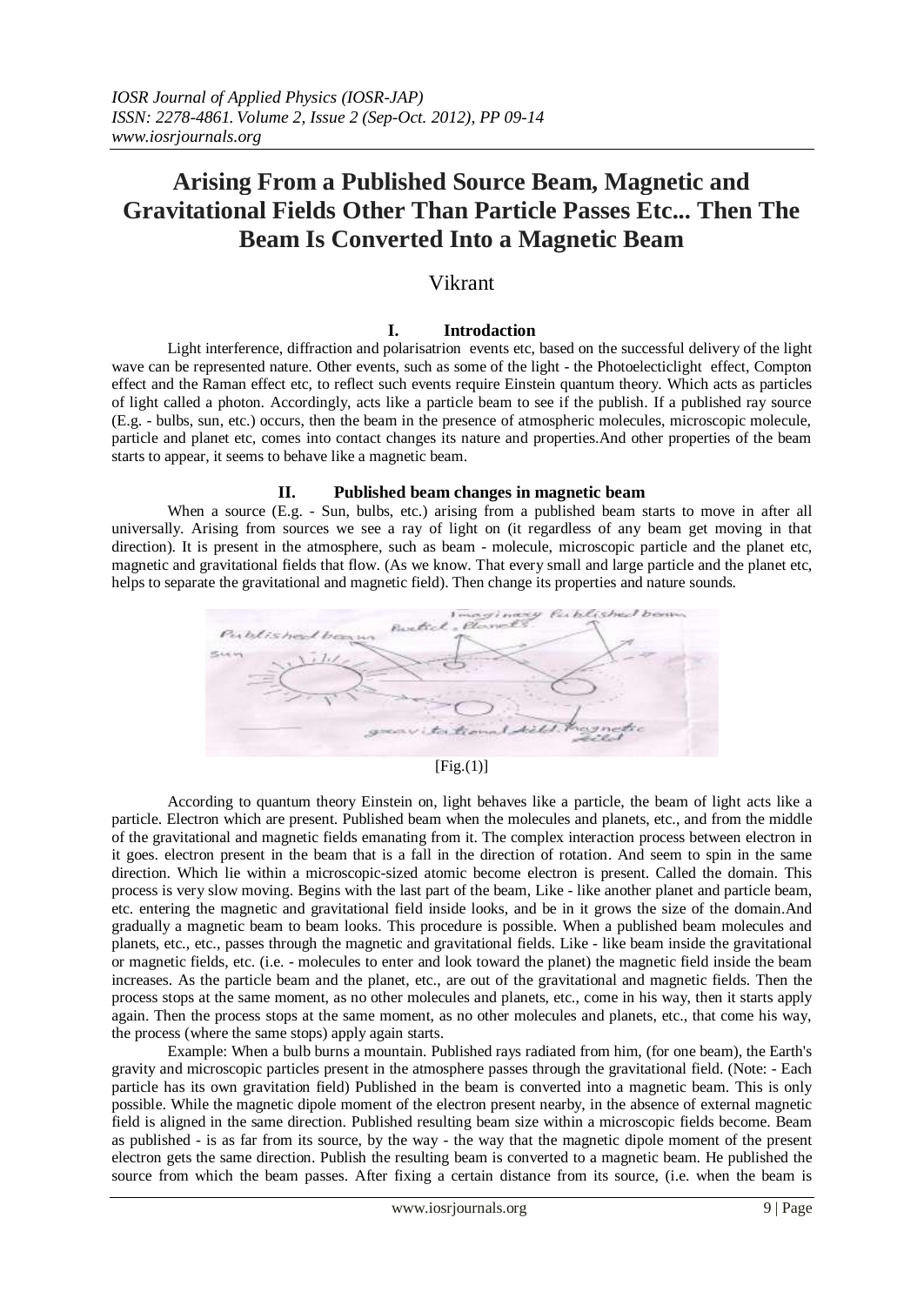converted into a magnetic beam) From that point it stops showing the source. Published Continued rays emanating from the source is.

#### 2.1:- Magnetic force acting on the beam

When published beam, particle and other planets, etc., passes through the magnetic and gravitational fields. Then the particle beam by a force acts. The particle and the planet, etc., is known as the gravitational force. The forces present in the beam direction of rotation electron has come. Seem to spin and electron. Which is published in the beam generated electromagnetic torque. Published beam and small - sized domains seem to be infinitesimally small. These forces also affects the speed of the beam.

#### 2.2:-Electrons published in the spin beam

According to quantum Einstein published acts like a particle beam. Which is made up of atoms, which is present electron. so that a current loop or an orbital revolution behave like magnetic dipoles. It generates the magnetic moment. Electron is rotating on its axis in addition to its orbital motion. Called the spin.Therefore published magnetic moment in the beam, is generated from the orbital revolution and spin. But most of it is caused by the spin of Electron.

#### 2.3:- Beam to be published in the domain of

If you behave like a particle beam, which is made up of. Electron which is present. Which a planet etc, magnetic and gravitational fields that flow. This result seems to be some interaction. And electron seem to spin in the same direction. Permanent magnetic moments inside the beam are generated. Published beam starts to behave like a bar magnet. This minimal size of the list, which makes the effective magnetic field. Is called the domain. Published beam - such as the magnetic field increases from low magnetic field. Increasing the size of the domain. Therefore, the magnetic field increases as the beam. Going to be published in the beam domain, in the absence of external magnetic and gravitational field is scattered by the irregular ways, their resultant magnetic moment in any direction is zero.



 $[Fig.(2)]$ 

# **III. Speed and path of the beam**

After a published beam emanating from the source, that a particle and a planet, etc., enters the magnetic and gravitational fields. Whose magnetic field is produced in the beam. These magnetic field, which is caused by, acts in the same direction. So the particle and the planet, etc., seems to move faster. That is particle by a force acts on it, and which attracts your own beam. Therefore the speed of light, with the move - with rises. If this planet and the particle beam, etc., is lost from the top (i.e. - magnetic and gravitational field from mid) then the particle beam and the planet, etc. the magnetic and gravitational field looks out toward the exit, the beam speed decreases. Therefore planet and particle etc, is opposed to the motion. decreases the speed of the beam. However, due to published speeds of the beam, the beam speed is very light - which makes a difference. Which is not visible.



 $[Fig.(3)]$ 

Published after the beam emanating from the source starts to speed, the beam particle and a planet, etc., between the magnetic and gravitational field passes. (Planet and particle etc., above or below) Which is published in the beam generated magnetic field, the magnetic field acts in the same direction. Which is caused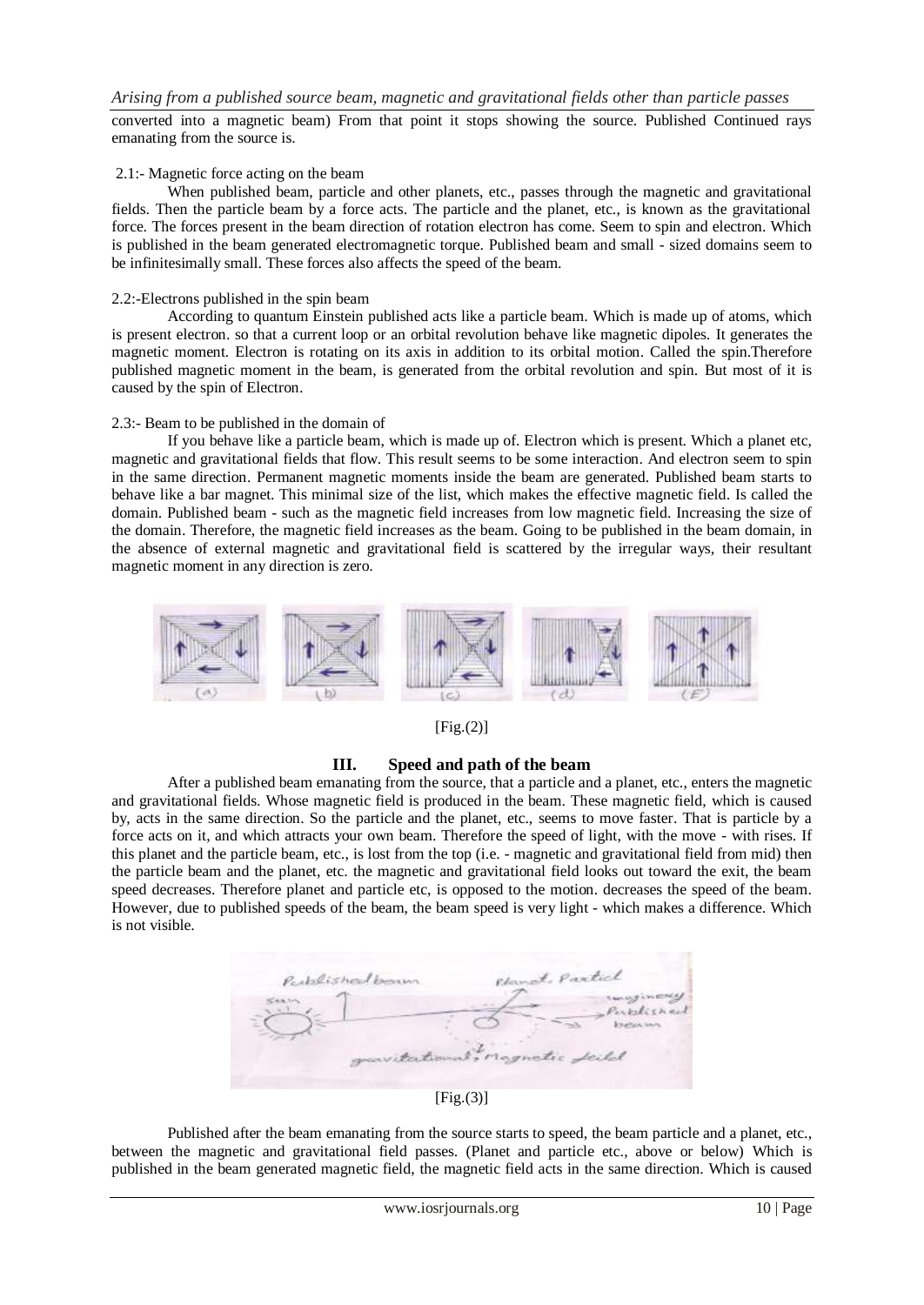by. That is particle by a force acts on it, and which attracts your own beam. Therefore the speed of light, with the move - with rises. Therefore, it seems to attract published beam. Beam path which is like a parabola. [As shown in fig.  $(3)$ ]

Example:-Hidden sun, and the sun comes out etc, [Prrthvi before sunrise because the light is on. And after hiding the sun light for a long time tend to have Prrthvi.]

#### **IV. mathematical proved**

When a published ray source is generated. Then starts to speed. Generated a beam of rays, as mass M, and the V velocity is moving in the environment. Believed to arise from the beam source, then  $E_p$  is the electric field. (Where  $E_p$  - electric field of Published beam) This is considered a particle beam and the planet, etc., passes through the magnetic and gravitational fields. Resulting beam is generated in the magnetic field, the magnetic field  $B_p$  is considered to occur within the beam.(Where  $B_p$ -magnetic field of published beam). When a particle beam, etc., passes through the magnetic field, then it seems to work a force  $F_g$ (Where  $F_g$ -The gravitational force acting on the particle beam). Beam which attracts your behalf.Then the particle beam, etc., due to the magnetic field of the magnetic field in the beam,

$$
B_p= MVL
$$
 (F<sub>g</sub>+L) (F<sub>g</sub>+L) (F<sub>g</sub>)+ (F<sub>g</sub>)- MVL (F<sub>p</sub>L<sup>2</sup>+F<sub>g</sub>)  
proved:- Considered the

electric field E is published beam. Considered in the present e, which v is the velocity of the beam moving inside. Then beam the electric field,

 $E_p=ev/L^2$ 

Where L-is the distance between the source and the beam

 $E_pL^2$ =ev …………………………….. (1)

 This is considered a particle beam, etc., passes through the magnetic and gravitational fields, which at that, part of the gravitational force  $F<sub>g</sub>$  to act and think. Beam, which is opposed to the electric field. But acts in the direction of the beam in the present electron etc.Then from equation (1),

 $ev = E_p L^2$ + Fg …………………………….. (2)

If a particle beam passes through the magnetic field. Beam by the action against the particle,

W= F<sup>g</sup> L …………………………….. (3)

Beam when published, a particle etc, magnetic and gravitational field moves. Then a force acts on the beam path of the light - looks like a parabola. Then centripetal force acting on,

F=MVW

*Note:-MVW=F=MV<sup>2</sup> /r=MVV /r=MVat /r if a=V/t V=r/t =MVa /V=Ma=MVW*

From equation (3), we get

```
 F=MV FgL …………………………….. (4)
```
By another particle, magnetic and gravitational field acting on the beam,

 B1=F /ev …………………………….. (5) From equation (2) and (4), we get

B1=MVLF<sup>g</sup> / (EpL 2 + Fg) …………………………….. (6)

 L distance of the beam from the source, as the beam is moving from the atmosphere V Beg. Acceleration acting on the beam,

a<sup>g</sup> =VL …………………………….. (7)

If a particle beam, etc., is moving in the magnetic and gravitational fields. Then the force acting on the beam,  $F_{g=M}$   $a_g$ 

 $F_{g=MVL}$  (8)

 A published beam, a particle passes through the magnetic field, etc. That a force is. This serves to generate the magnetic field in the beam. Therefore act to generate the magnetic field in the beam,

From equation (7), and (8), we get\n
$$
W = F_g L
$$
\n(9)

W=MVL<sup>2</sup>…………………………….. (10)

When the magnetic field is produced inside the beam. Then a force acts on the beam electrons. Electron which are in the direction of rotation. Hence the task to generate the magnetic field in the beam and the force acting on the beam electrons is equal to each other.

 W=F  $F=MVL<sup>2</sup>$ …………………………….. (11)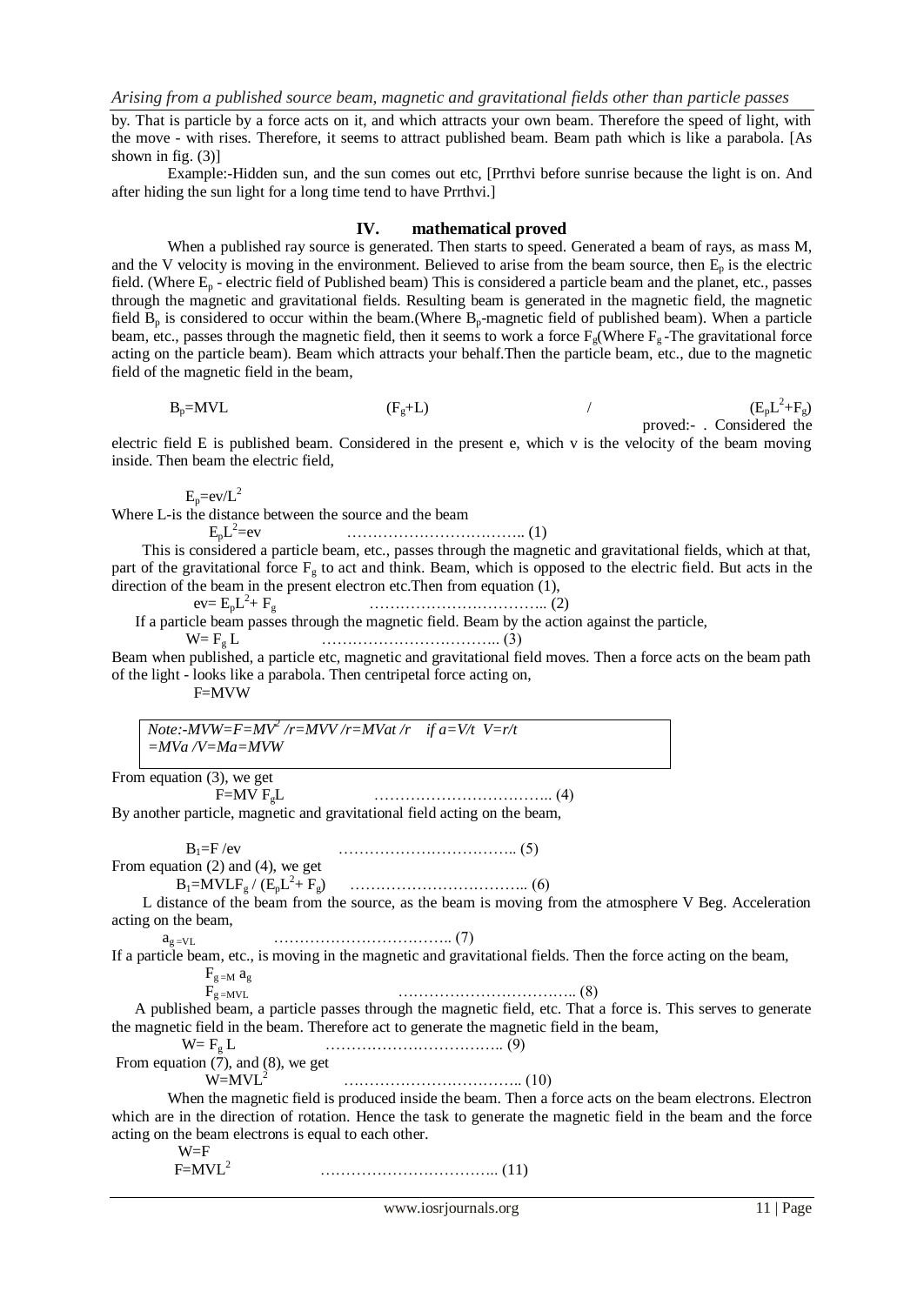Hence, the magnetic field  $B_2$  generated inside the beam, then

 $B_2 = F/ev$ 

From using equation (2) and (10)

B2=MVL<sup>2</sup> / ( EpL 2 +Fg) …………………………….. (12)

Published a beam, a particle, etc., passes through the magnetic and gravitational fields. Magnetic moment in the beam is generated. Published resulting total magnetic field within the beam, the beam projected onto the vector sum of the magnetic field and the magnetic field is generated. From equation (6) and (12),Then

$$
\begin{array}{l} B_p = B_1 + B_2 \\ B_p = MVLF_g / (E_pL^2 + F_g) + MVL^2 / (E_pL^2 + F_g) \end{array}
$$

 $B_p$ =MVL (F<sub>g</sub>+L) / (  $E_pL^2$ + Fg) …………………………….. (13)

 Proved that. Using this formula, magnetic and gravitational field of a particle, etc. Due to a study published in the beam to the magnetic field is generated.

 As arising from a published source beam, after being hit by an object or will change*,* he moves to another Direction or the Direction. Therefore beam collided, destroying some of his energy. Or architectural absorbed by is taken. Believed to absorb the energy E, then

 $B_p = - [MVL (F_g + L)/(E_p L^2 + F_g) - E]$ 

…………………………….. (14)

Where,  $B_n$ <sup>-</sup>is the magnetic field of reflection published beam

 Change the object hit by the ray changes in the same direction, the direction it comes from. Beam collide and change the source is coming from. Then energy from the receiving end. Adding equations (13) and (14), we get

 $B=B_p+B_p$ B= MVL  $(F_g+L)/(E_pL^2+F_g)$  + {-[MVL  $(F_g+L)/E_pL^2+F_g$ )-E] } B= MVL  $(\overline{F_g}+L)/(\overline{E_p}L^2+F_g)$ -MVL  $(F_g+L)/(\overline{E_p}L^2+F_g)+E$ ]  $B=E$ 

Hence it is clear; the energy of the rays generated by the two rays is equal to the magnetic field.

Example: - When a person or object, etc., we are in the light of the sun. Then a ray of light shines on it. Rays, some of which are hit by an object or person is changed. Content and altered by humans and sun rays collide with the incoming beam is published. And those originating from the energy, the energy is felt around the object or person.

As such: - the winter sun can also humans,

Special condition:-

(a):- Published on the beam, not from any other particle and the magnetic field passes. Therefore the gravitational force,  $F_g$  acting on the beam does not. Or  $F_g$ =0 from equation (12),

 $B_p = MVL(0+L) / (E_pL^2+0)$ 

 $B_p=MVL^2$  /  $E_pL^2$  $\vec{B_p}$ =MV /  $E_p$ 

Hence, there will be no change in beam published. Whether beam from the source drive goes finalized. Therefore would not generate the magnetic field in the beam.

(b):- Infinite distance from its source to decide the published beam, and on the planet as any other particle, etc., and the gravitational field caused by the magnetic force on the functions are continuous, the magnetic field of the beam is infinite .If L=infinite;

From equation (12)

 $\mathbf{B}_{\rm p}$ =MVL (F<sub>g</sub>+L) / (E<sub>p</sub>L<sup>2</sup>+ F<sub>g</sub>)

 $B<sub>p</sub>=Infinite$ 

 Therefore, the magnetic field becomes infinite infinite ray drive. This is possible only when the magnetic and gravitational fields, etc. that a particle passes through.

# **V. characteristics of published beam**

5.1:-Advantages: (a):-When the beam, magnetic and gravitational field of another particle enters etc. Then a force acts on the particle and planet. Which light beam path - in the shape of a parabola becomes.

(b):- When the beam, magnetic and gravitational field of a particle and B, enters the beam speed rises. However originates. Then decreases.

(c):- Beam that can be derived from any published source, constant magnetic and gravitational fields of the other particle is passing through. Then the beam is converted into a magnetic beam.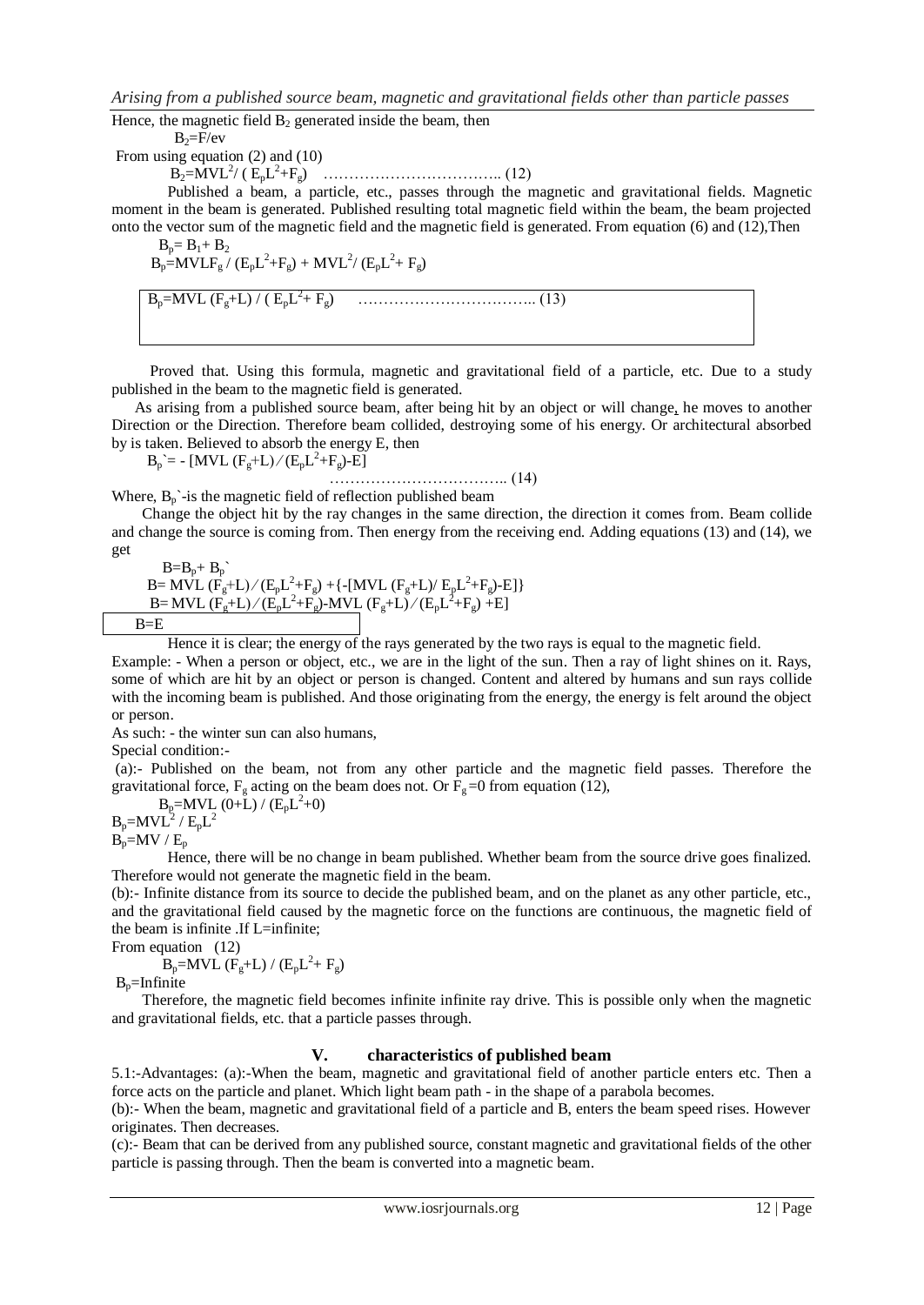5.2:-Limitations: (a):- Published on the beam, not from any other particle and the magnetic field passes. Therefore the gravitational force,  $F_g$  acting on the beam does not. Or  $F_g = 0$  from equation (12),

$$
B_p=M\bar{V}L\ (0+L)\ /\ (E_pL^2+0)
$$
  

$$
B_p=MVL^2\ /\ E_pL^2
$$

 $B_p=MV / E_p$ 

Hence, there will be no change in beam published. Whether beam from the source drive goes finalized. Therefore would not generate the magnetic field in the beam.

(b):- Infinite distance from its source to decide the published beam, and on the planet as any other particle, etc., and the gravitational field caused by the magnetic force on the functions are continuous, the magnetic field of the beam is infinite .If L=infinite;

From equation (12)

 $B_p=MVL$  ( $F_g+L$ ) / ( $E_pL^2+F_g$ )

 $B_n$ =Infinite

 Therefore, the magnetic field becomes infinite infinite ray drive. This is possible only when the magnetic and gravitational fields, etc. that a particle passes through.

(C):- If the beam does not go away any of your sources. Therefore  $L = 0$ , then the particle and, therefore, the force of the gravitational and magnetic fields there will also not pass.  $F = 0$ , from equation (12), Then, publish beam Electric Field

 $B_p=MVL$   $(F_g+L) / (E_pL^2 + F_g)$  $E_p = MVL(F_g + L) / (B_p L^2) + F_g/L^2$  $E_p = 0$ 

(d):- When the beam is approximately 10<sup>-40</sup> to 10<sup>-32</sup> meters of published domain.

5.3:-Indicate: (a):-This type of event can be studied only. Published when the beam out of its source, to any other particle and magnetic and gravitational Regional defenses and enters.

#### **VI. Experiment**

6.1:-object: Published in the beam, due to the magnetic field of any other particle, etc., to study the magnetic field generated.

6.2:-Apparatus used: A bulb, battery, two long metal rod inside the upper portion of the blank and the partridge and sliced, two T-shaped fortress, a kilo-meter scale which measures

6.3:-Principl and formula: From any source to generate a beam, after it passes through a particle etc. Whose magnetic field is produced in the beam. It acts in the direction of the magnetic field, which is caused by. This impact on the speed of the beam. But in a magnetized beam is changed.

Published beam generated in the magnetic field,

# $B_p = MVL \ (F_g + L)/(E_p L^2 + F_g)$

 6.4:- Experimental setup: RsTU is a wooden watching. Rs corner which has a kilo meter scale, a measurement of the beam is published. And in the middle of AB and CD and found two metal rod is laid parallel to each other. rod AB, nail above the P1, and the rod CD, above the nail P2, is placed in such a way that the front and behind the nail may be required. And point G, is put to a bulb, and it has been linked to a battery. Which bulb Then a ray of light bulb out of the published rod CD, there are parallel. As shown in fig.(4.a)



[Fig.(4.a)]

6.5:-working: Current in the battery to the bulb, the bulb published beam is generated. Few rays of which moves parallel to the rod CD. The beam from point C to point D moves. Among those present, and minimal particle and magnetic particle passes through the gravitational field. P2 and P2 is supposed to act like a man. 3 kg-m away from point C on the P2 position,. Published beam emitted from the bulb falls on man standing on P2. And the source is clearly visible. But - as the distance between P2 and C increases. Anyway - such a source is not clearly visible. Therefore believed to increase the distance between point C and P2 give 10 kg m. The source